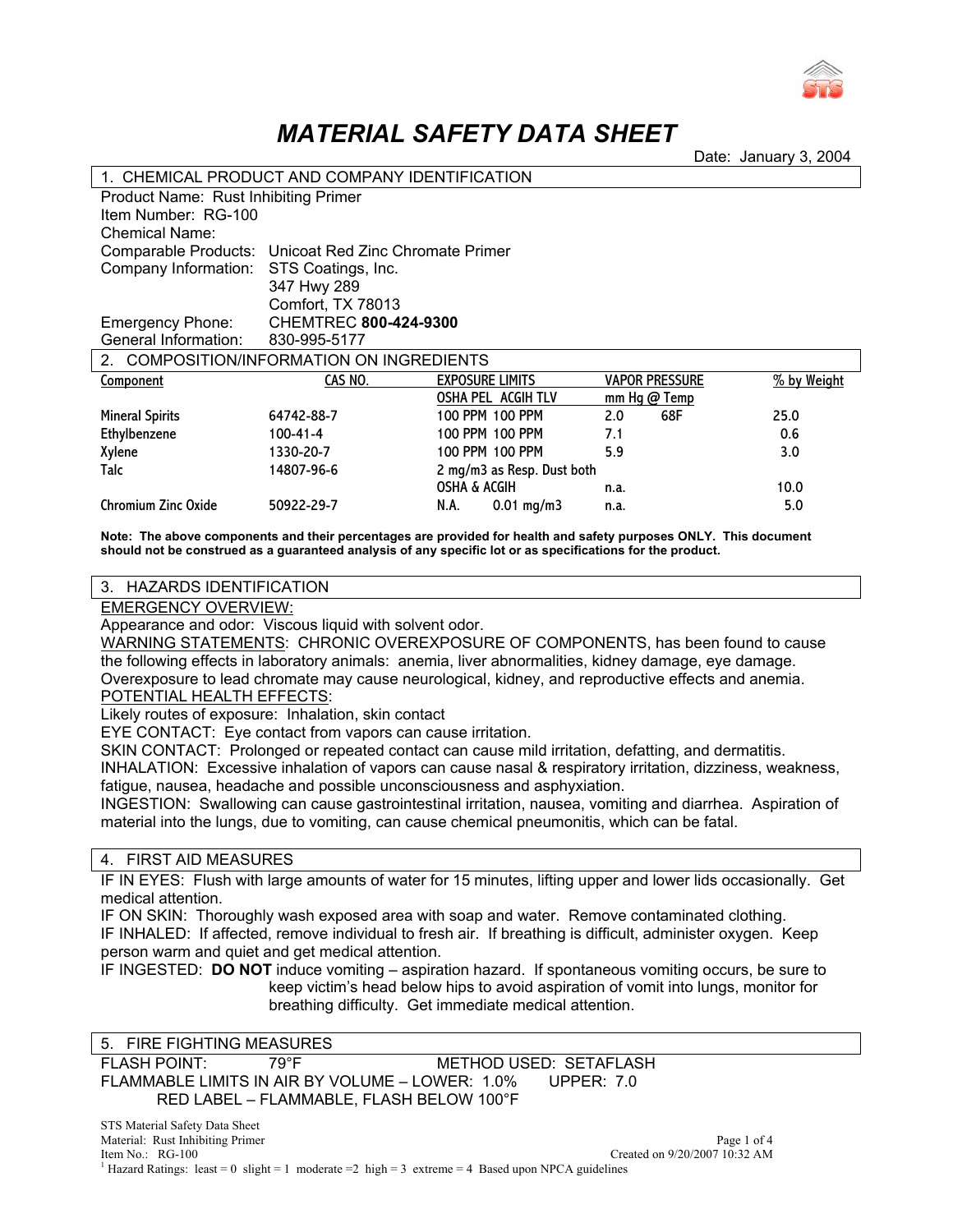

## EXTINGUISHING MEDIA: Carbon Dioxide, Foam, Dry Chemical.

SPECIAL FIREFIGHTING PROCEDURES: At higher temperature pressure build up in sealed containers. As in any fire, wear self-contained breathing apparatus pressure-demand (MSHA/NIOSH approved or equivalent) and full protective gear. Water spray may be ineffective. If water is used, fog nozzles are preferable. Water may be used to cool containers exposed to fire to prevent pressure build-up and possible autoignition or explosion when exposed to extreme heat.

UNUSUAL FIRE AND EXPLOSION HAZARDS: Vapor is heavier than air and can travel to a source of ignition and flash back. Empty containers retain product residue (liquid and/or vapor) and can be dangerous. DO NOT PRESSURIZE, CUT, WELD, BRAZE, SOLDER, DRILL, GRIND, OR EXPOSE SUCH CONTAINERS TO HEAT, FLAME, SPARKS, STATIC ELECTRICITY, OR OTHER SOURCES OF IGNITION; CONTAINERS MAY EXPLODE AND CAUSE INJURY OR DEATH. DO NOT PRESSUREIZE, CUT, WELD, BRAZE, SOLDER, DRILL, GRIND, OR EXPOSE SUCH CONTAINERS TO HEAT, FLAME, SPARKS, STATIC ELECTRICITY, OR OTHER SOURCES OF IGNITION; CONTAINERS MAY EXPLODE AND CAUSE INJURY OR DEATH.

## 6. ACCIDENTAL RELEASE MEASURES

If your facility or operation has an "oil or hazardous substance contingency plan", activate the procedure. Take immediate steps to stop and contain the spill.

Shut off all sources of ignition.

Keep people away.

Recover free product with sorbents, vermiculite or other suitable absorbents.

Minimize skin contact and avoid breathing vapors.

Ventilate confined spaces.

Keep product out of sewers and waterways by diking or impounding.

Advise authorities if product has entered sewers, waterways or extensive land areas.

Assure conformity with all applicable government regulations.

Place in appropriate containers for disposal according to state, local or federal regulations.

# 7. HANDLING AND STORAGE

HANDLING: CONTENTS ARE FLAMMABLE. Use only in area provided with appropriate ventilation. Keep away from heat, sparks, and open flame during use and until all vapors are gone. Keep area ventilated. Do not smoke. Extinguish all flames, pilot lights, and heaters. Turn off stoves, electric tools and appliances, and any other sources of ignition. Keep out of reach of children. Take precautionary measures against static discharges. Ground and bound containers when transferring material. Consult NFPA Code. STORAGE: DOL Storage Class IC.

Keep container tightly closed in a dry, cool and well-ventilated place.

# 8. EXPOSURE CONTROLS/PERSONAL PROTECTION

EYE PROTECTION: Use safety glasses with unperforated sideshields.

SKIN PROTECTION: Use apron to avoid contamination of clothing. Wear protective gloves to prevent prolonged contact with skin.

RESPIRATORY PROTECTION: Respiratory protection is not generally required for this product when ventilation is adequate. However, if personal exposure cannot be controlled below applicable limits by ventilation, wear a properly fitted organic vapor/particulate respirator approved by NIOSH/MSHA for protection against materials in Section 2.

VENTILATION: Use with adequate ventilation. Local exhaust preferable. General exhaust acceptable if the exposure to materials in Section 2 is maintained below applicable exposure limits. Refer to OSHA Standards 1910.94, 1910.107, 1910.108.

This coating may contain materials classified as nuisance particulates (listed "as dust" in Section 2) which may be present at hazardous levels only during sanding or abrading of the dried film. If no specific dusts are listed in Section 2, the applicable limits for nuisance dusts are ACGIH TLV 10 mg/m3 (total dust), 3 mg/m3 (respirable fraction), OSHA PEL 15 mg/m3 (total dust), 5 mg/m3 (respirable fraction).

Removal of old paint by sanding, scraping or other means may generate dust or fumes that contain lead. Exposure to lead dust or fumes may cause brain damage or other adverse health effects, especially in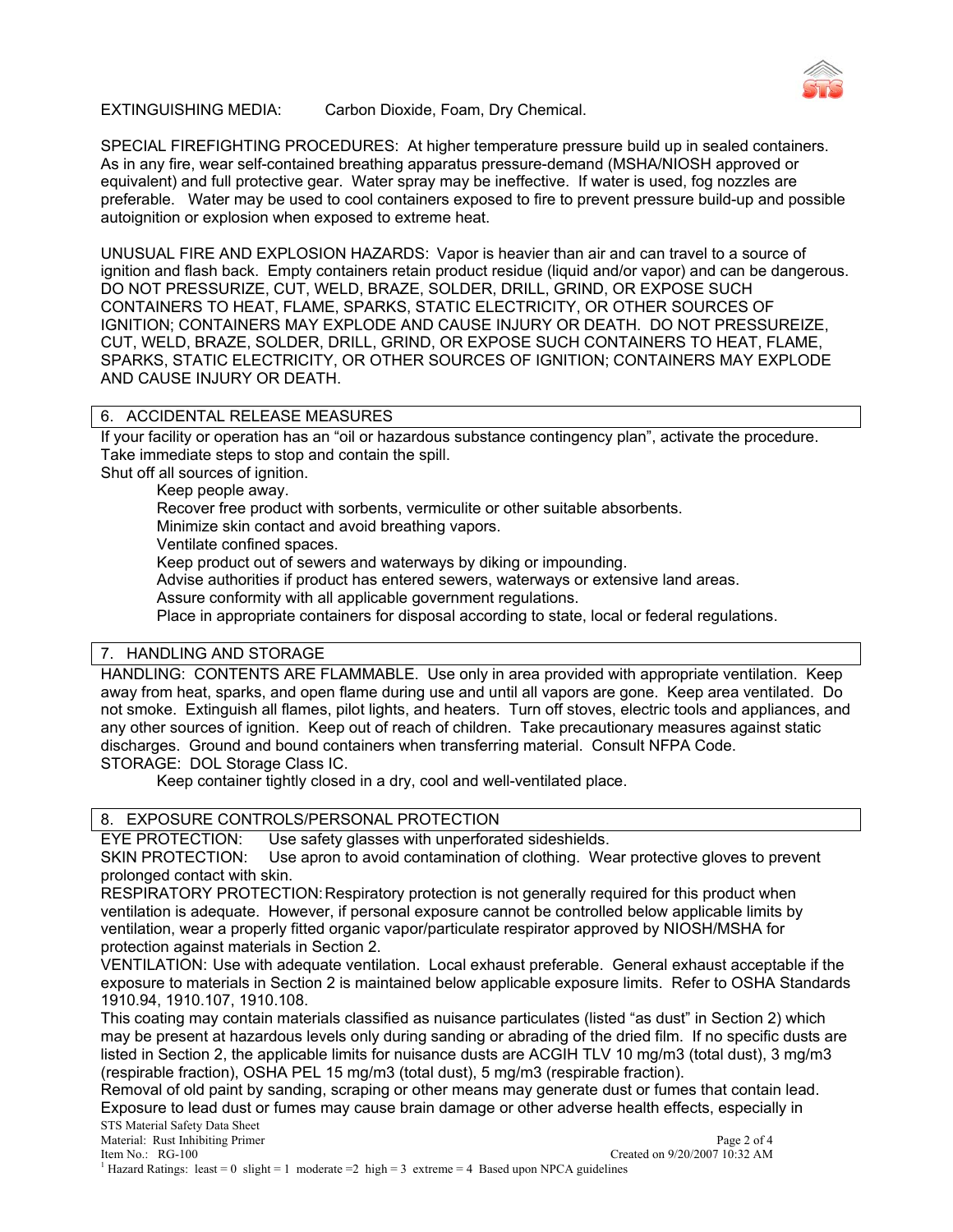

children or pregnant women. Controlling exposure to lead or other hazardous substances requires the use of proper protective equipment, such as a properly fitted respirator (NIOSH approved) and proper containment and cleanup. For more information call the National Lead Information Center at 1-800-424- LEAD (in US) or contact your local health authority.

When sanding, wirebrushing, abrading, burning or welding the dried film, wear a particular respirator approved by NIOSH/MSHA for protection against non-volatile materials in Section 2. Intentional misuse by deliberately concentrating and inhaling the contents can be harmful or fatal.

Note: All pigments, fillers, fibers, and extenders in this product are totally encapsulated and do not pose a respirable dust hazard during installation and use of this product.

Components referred to herein, may be regulated by specific Canadian provincial legislation. Please refer to exposure limits legislated for the province in which the substance will be used.

| 9. PHYSICAL AND CHEMICAL PROPERTIES                                                                                               |             |                                                  |                       |  |  |  |
|-----------------------------------------------------------------------------------------------------------------------------------|-------------|--------------------------------------------------|-----------------------|--|--|--|
| SPECIFIC GRAVITY $(H2O = 1)$ :                                                                                                    | 1.35        | EVAPORATION RATE:                                | Slower than Ether     |  |  |  |
| APPEARANCE: Viscous Liquid                                                                                                        |             | COATING VOC:                                     | 4.09 lb/gal (490 G/L) |  |  |  |
| <b>BOILING POINT (F):</b><br>281 - 395°F                                                                                          | 138 - 201°C | ODOR: solvent                                    |                       |  |  |  |
| VAPOR DENSITY:<br>Heavier than air                                                                                                |             | SOLUBILITY IN WATER: N.A.                        |                       |  |  |  |
| VOLATILE VOLUME:<br>50%                                                                                                           |             |                                                  |                       |  |  |  |
| VOLATILE ORGANIC COMPOUNDS (VOC Theoretical)                                                                                      |             |                                                  |                       |  |  |  |
| $3.29$ lb/gal                                                                                                                     |             | 394 g/l Less Water and Federally Exempt Solvents |                       |  |  |  |
| $3.29$ lb/gal<br>394 g/l Emitted VOC                                                                                              |             |                                                  |                       |  |  |  |
| NOTE: These physical data are typical values based on material testing, but may vary from sample to sample. Typical values should |             |                                                  |                       |  |  |  |
| not be construed as a guaranteed analysis of any specific lot or as specifications for the product.                               |             |                                                  |                       |  |  |  |
| 10. STABILITY AND REACTIVITY                                                                                                      |             |                                                  |                       |  |  |  |
| STABILITY:<br>stable                                                                                                              |             |                                                  |                       |  |  |  |
| CONDITIONS TO AVOID: Isolate from heat, electrical equipment, sparks and open flame. Keep containers                              |             |                                                  |                       |  |  |  |
| tightly closed.                                                                                                                   |             |                                                  |                       |  |  |  |
| <b>MATERIALS TO AVOID:</b><br>none known.                                                                                         |             |                                                  |                       |  |  |  |
| HAZARDOUS DECOMPOSITION PRODUCTS: Carbon dioxide, carbon monoxide, and oxides of metals in                                        |             |                                                  |                       |  |  |  |

HAZARDOUS POLYMERIZATION: Will not occur.

Section 2.

# 11. TOXICOLOGICAL INFORMATION

Ethylbenzene is classified by IARC as possibly carcinogenic to humans (2B) based on inadequate evidence in humans and sufficient evidence in laboratory animals. Lifetime inhalation exposure of rates and mice to high ethylbenzene concentrations resulted in increases in certain types of cancer, including kidney tumors in rates and lung and liver tumors in mice. These effects were not observed in animals exposed to lower concentrations. There is no evidence that ethylbenzene causes cancer in humans.

Chromates are listed by IARC and NTP. Studies have associated exposure to Chromium VI compounds with an increased risk of respiratory cancer.

Prolonged overexposure to solvent ingredients in Section 2 may cause adverse effects to the liver, urinary and reproductive systems.

Reports have associated repeated and prolonged overexposure to solvents with permanent brain and nervous system damage.

| <b>TOXICOLOGY DATA</b>         |                        |             |            |      |               |  |
|--------------------------------|------------------------|-------------|------------|------|---------------|--|
| CAS. NO.                       | <b>INGREDIENT</b>      |             |            |      |               |  |
| 64742-88-7                     | <b>Mineral Spirits</b> | LC50        | <b>RAT</b> | 4 HR | N.A.          |  |
|                                |                        | LD50        | <b>RAT</b> |      | N.A.          |  |
| $100 - 41 - 4$                 | Ethylbenzene           | LC50        | <b>RAT</b> | 4 HR | N.A.          |  |
|                                |                        | LD50        | <b>RAT</b> |      | 3500 mg/kg    |  |
| 1330-20-7                      | Xylene                 | <b>LC50</b> | <b>RAT</b> | 4 HR | 5000 ppm      |  |
|                                |                        | LD50        | RAT        |      | 4300 mg/kg    |  |
| 14807-96-6                     | Talc                   | LC50        | <b>RAT</b> | 4 HR | Not available |  |
| STS Material Safety Data Sheet |                        |             |            |      |               |  |

<sup>1</sup> Hazard Ratings: least = 0 slight = 1 moderate = 2 high = 3 extreme = 4 Based upon NPCA guidelines